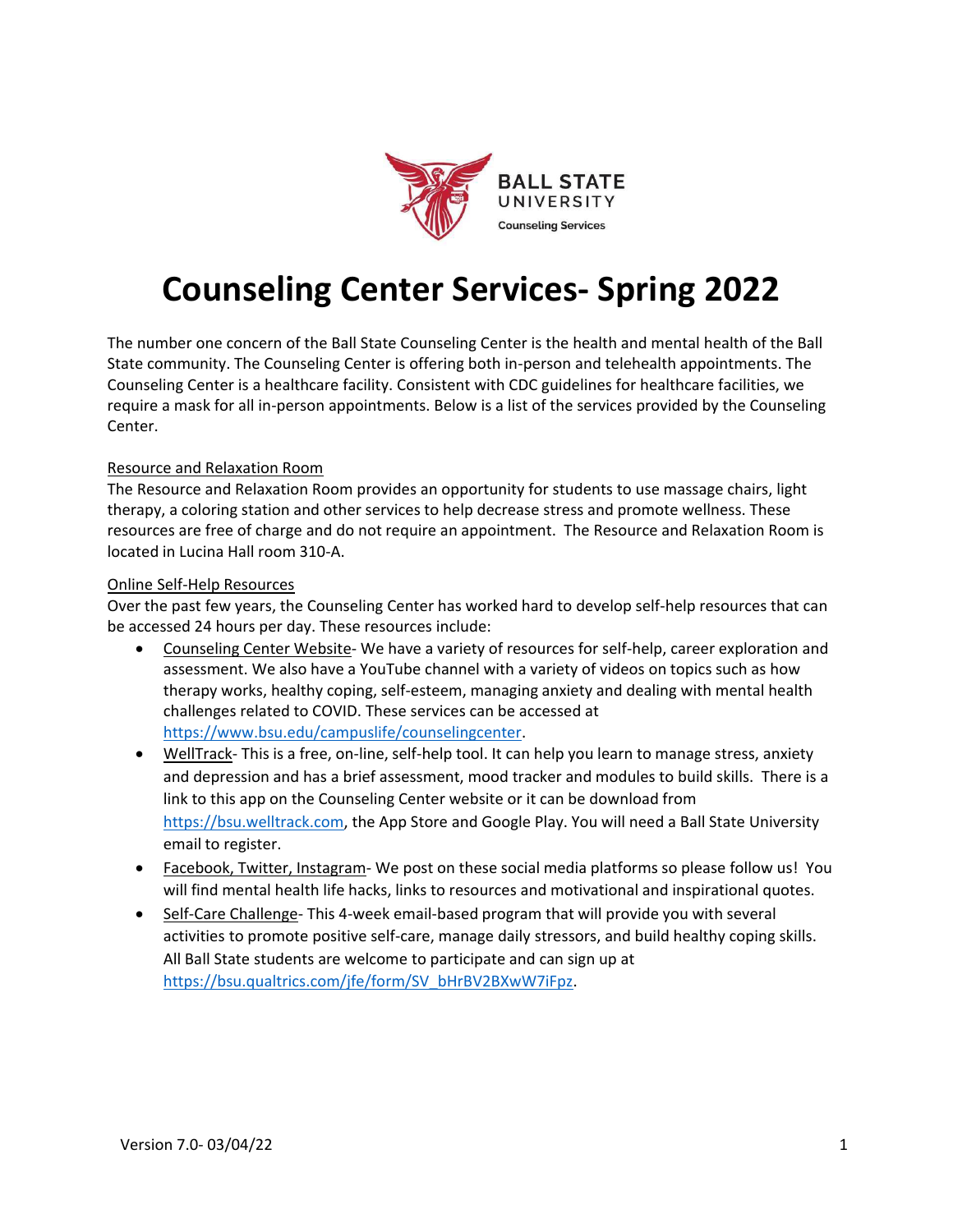# Prevention and Support Services

The Counseling Center offers a variety of outreach programs throughout the year. Topics include managing anxiety, coping with depression, healthy relationships, stress management, developing resiliency and many more. These services may be provided via either secure video (Zoom or other secure platform) or in person based on current campus safety guidelines and the type of outreach. More

### information on these trainings can be found at

https:/[/www.bsu.edu/campuslife/counselingcenter/outreach](http://www.bsu.edu/campuslife/counselingcenter/outreach)

### Let's Talk

This service provides easy access to a one-time, informal, confidential, and free conversation with a Counseling Center staff member. During this meeting, the staff member will offer support and help you problem solve your concerns. This is not treatment or therapy and does not replace traditional counseling. To schedule a meeting please call the Counseling Center (765-285-1736). Students must be located in Indiana at the time of the meeting.

# Mental Health Treatment

- Personal Planning Appointments- During this appointment a student will meet with a therapist to discuss their needs. The therapist and the student will work together to identify resources that can be helpful to the student. These resources will be written up on the "My Action Plan" (MAP) and provided to the student to ensure they have access to the resources they need. Resources on the MAP may include Counseling Center services like therapy or other support services available on campus such as the learning center or academic advising. To schedule a meeting please call the Counseling Center (765-285-1736). Students must be located in Indiana at the time of the meeting.
- Individual and Group Therapy- The Counseling Center offers individual therapy and group therapy to support student mental health and to promote resilience. Due to state licensure laws, students must be located in Indiana in order to receive therapy services. A student must complete a Personal Planning Appointment before beginning therapy.
- Resiliency Bootcamp- Resiliency Bootcamp offers individual sessions for students in either a 3 session or 5-session format based upon each individual student's needs and concerns. Resiliency Bootcamp provides psychoeducation and skills to help students become more resilient, managing difficult emotions in times of distress, improve and maintain positive communication skills within their relationships. To participate in this service, contact the Counseling Center for an appointment (765-285-1736).
- Psychiatry- To meet the needs of students who require medication to treat their mental health concerns, the Health Center has a full-time psychiatrist and a psychiatric nurse practitioner. Any students who need psychiatric services can talk with their therapist about a referral or contact the Health Center directly (765-285-8431). The Counseling Center and the Health Center work closely together to ensure students' mental health needs are met.

### Urgent Services

The Counseling Center offers appointments for students who are experiencing an immediate mental health concern. Because the Counseling Center can provide these services via secure video, any students that need urgent mental health services do not need to come to the Counseling Center. Instead students should call the Counseling Center (765-285-1736) and we will arrange for a meeting with a therapist via secure video or telephone.